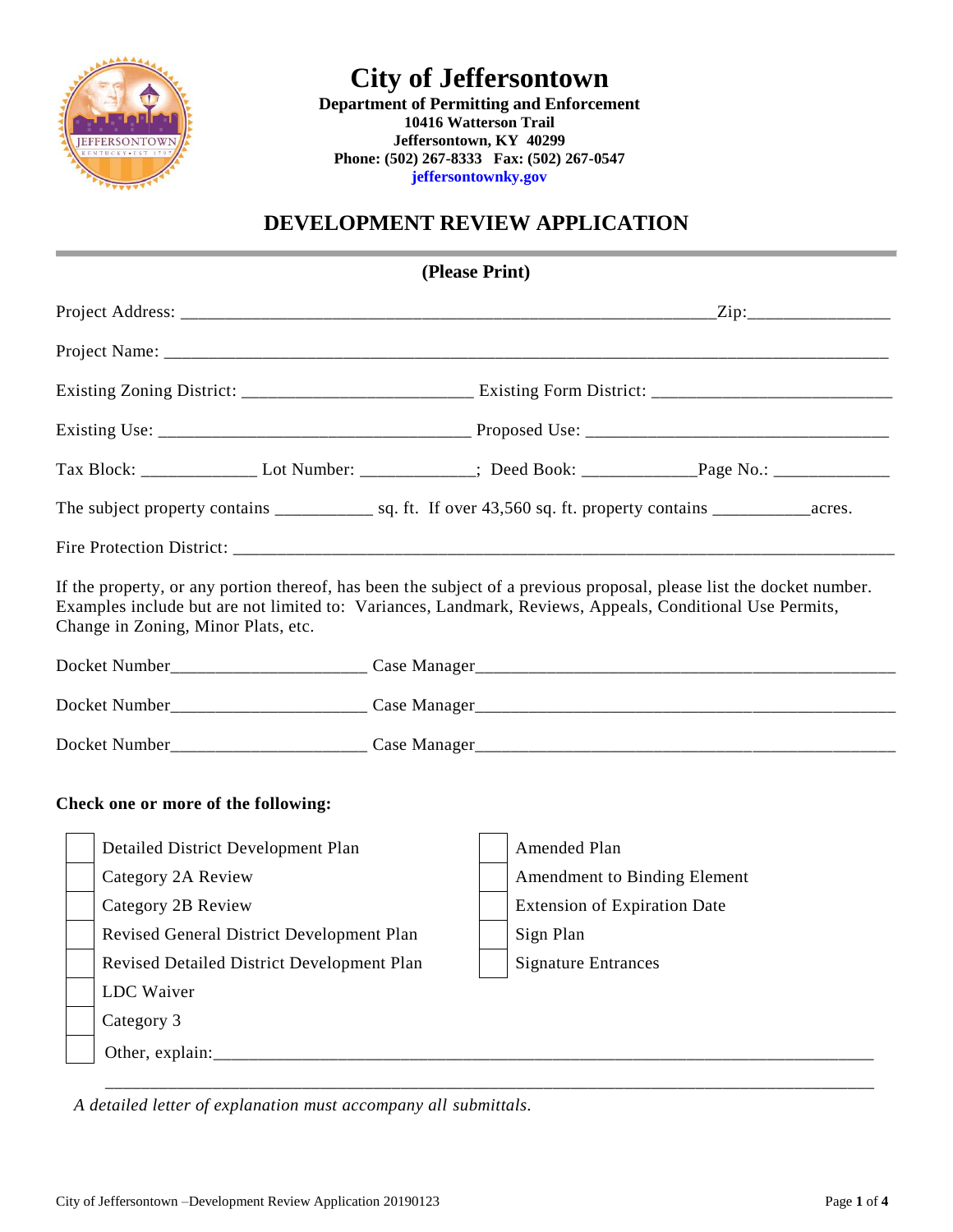

**Department of Permitting and Enforcement 10416 Watterson Trail Jeffersontown, KY 40299 Phone: (502) 267-8333 Fax: (502) 267-0547 jeffersontownky.gov**

#### **All types of cases need to complete the questions regarding Environmental Constraints:**

| 1. Are there unstable soils on site?                                                |  |
|-------------------------------------------------------------------------------------|--|
| 2. Are there slopes of 20% or greater on site?*                                     |  |
| 3. Are there hydric soils or wetlands on site in excess of 0.1 acres? **            |  |
| 4. Are there blue line streams on or adjacent to the property?**                    |  |
| 5. Are there lakes and/or impoundments in excess of 3 acres on site? ** ***         |  |
| 6. Is the development located in a local regulatory flood plain or conveyance zone? |  |

- **Note:** Preliminary determination of presence of the constraints listed above may be based on the Development Info Tool in LOJIC (www.lojic.org). Wetlands information is also available from the National Wetlands Inventory website: http://wetlands2.nwi.fws.gov/sites/nwi/.
- **Note: \*** If you answered yes to questions 1 or 2, your development is subject to review under LDC Chapter 4 Part 7; \*\*If you answered yes to questions 3, 4 or 5, your development is subject to LDC Chapter 4 Part 8. \*\*\*If you answered yes to question 5, contact the Metropolitan Sewer District.
- **Note:** Certain development activities are exempt from compliance with the environmental constraints regulations; refer to Section 4.6.1.B.

#### **Applicant (Please Print):**

| <b>Primary Contact Person (Please Print):</b> |  |  |  |
|-----------------------------------------------|--|--|--|
|                                               |  |  |  |
|                                               |  |  |  |
|                                               |  |  |  |
|                                               |  |  |  |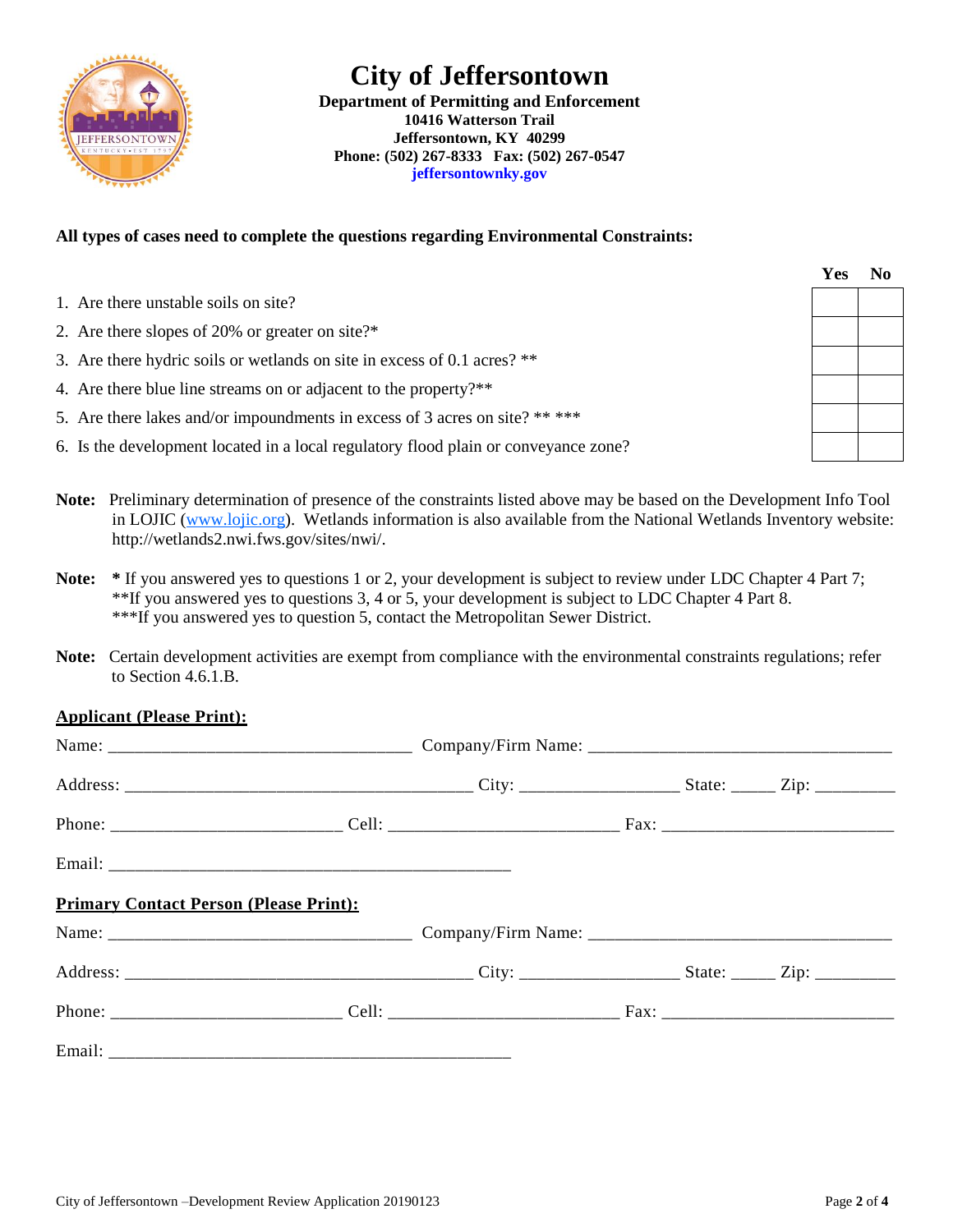

**Department of Permitting and Enforcement 10416 Watterson Trail Jeffersontown, KY 40299 Phone: (502) 267-8333 Fax: (502) 267-0547 jeffersontownky.gov**

#### **PLEASE NOTE: IF PROPERTY IS IN JOINT OWNERSHIP, ALL OWNERS OF RECORD MUST SIGN THE APPLICATION, FOR ADDITIONAL OWNERS, PLEASE USE AS MANY OF THESE FORMS AS NEEDED**.

| <b>Owner(s) of Property (Please Print):</b>                                                                          |  |  |  |
|----------------------------------------------------------------------------------------------------------------------|--|--|--|
|                                                                                                                      |  |  |  |
|                                                                                                                      |  |  |  |
|                                                                                                                      |  |  |  |
|                                                                                                                      |  |  |  |
|                                                                                                                      |  |  |  |
|                                                                                                                      |  |  |  |
|                                                                                                                      |  |  |  |
|                                                                                                                      |  |  |  |
|                                                                                                                      |  |  |  |
|                                                                                                                      |  |  |  |
|                                                                                                                      |  |  |  |
|                                                                                                                      |  |  |  |
|                                                                                                                      |  |  |  |
| <b>Authorized Agent (Please Print):</b><br>(Contact information for the authorized agent on Certification Statement) |  |  |  |
|                                                                                                                      |  |  |  |
|                                                                                                                      |  |  |  |
|                                                                                                                      |  |  |  |
|                                                                                                                      |  |  |  |
|                                                                                                                      |  |  |  |
|                                                                                                                      |  |  |  |